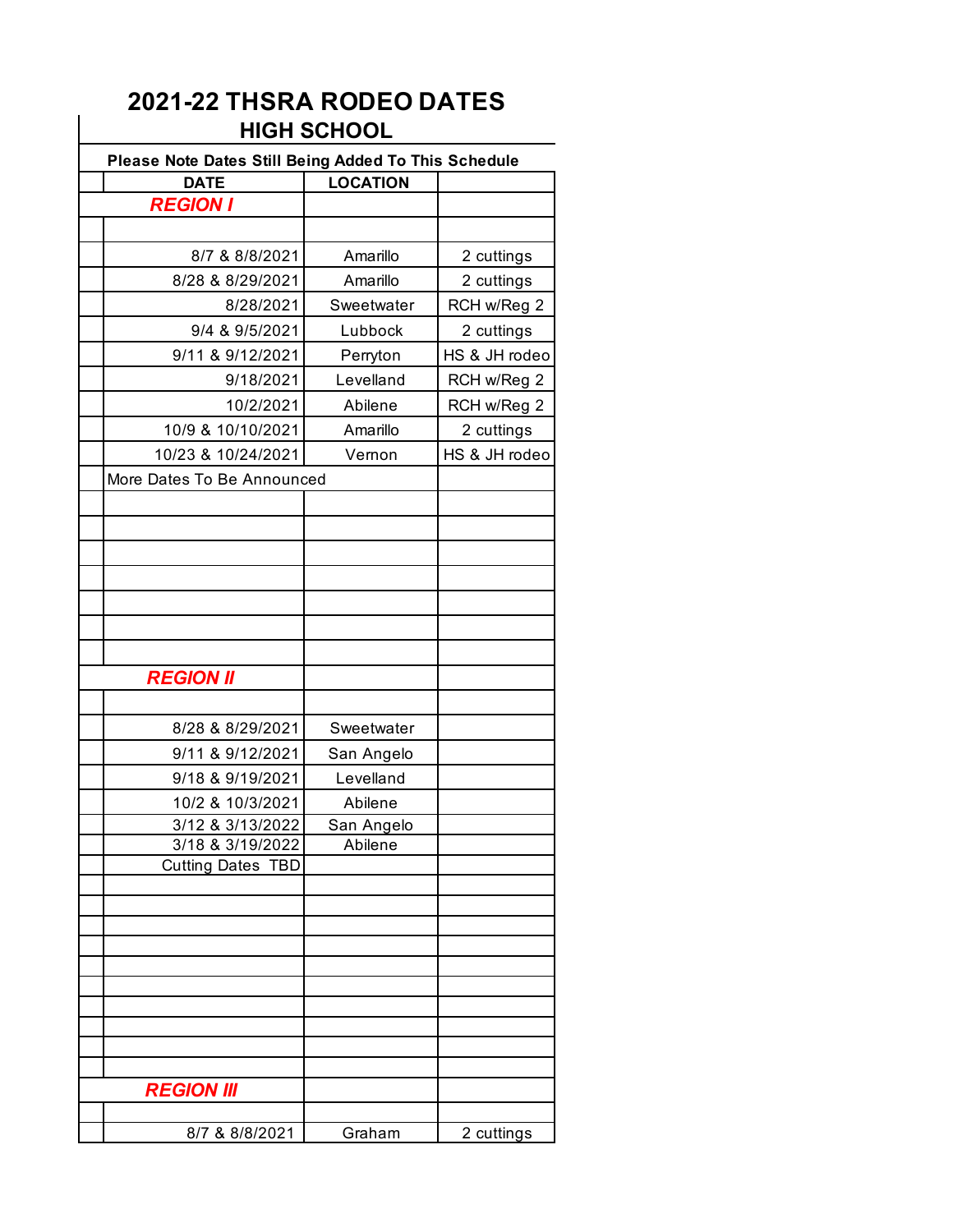| 8/14 & 8/15/2021                         | Ft. Worth              | 2 RCH              |
|------------------------------------------|------------------------|--------------------|
| 9/11 & 9/12/2021                         | Graham                 |                    |
| 9/18 & 9/19/2021                         | Graham                 | 2 cuttings         |
| 10/9 & 10/10/2021                        | Whitesboro             | 2 cuttings         |
| 10/16 & 10/17/2021                       | Alvarado               | 2 cuttings         |
| 10/23 & 10/24/2021                       | Graham                 |                    |
| 11/6 & 11/7/2021                         | Graham                 |                    |
| 11/13 & 11/14/2021                       | Graham                 | 2 cuttings         |
| 1/8 & 1/9/2022                           | Graham                 |                    |
| 2/19 & 2/20/2022                         | Graham                 |                    |
| 4/1 - 4/3/3022                           | Graham                 |                    |
|                                          |                        |                    |
| <b>REGION IV</b>                         |                        |                    |
|                                          |                        |                    |
| 9/18 & 9/19/2021                         | <b>Sulphur Springs</b> |                    |
| 9/25 & 9/26/2021                         |                        | 4 cuttings         |
| 10/2 & 10/3/2021                         | <b>Sulphur Springs</b> | RCH w/rodeo        |
| 10/9 & 1010/2021                         |                        | 2 cuttings         |
| 11/6 & 11/7/2021                         | <b>Sulphur Springs</b> |                    |
| 1/8 & 1/9/2022                           | Sulphur Springs        | RCH w/rodeo        |
| 1/22 & 1/23/2022                         |                        | 2 cuttings         |
| 2/5 & 2/6/2022                           |                        | 2 cuttings         |
| 2/19 & 2/20/2022                         | <b>Sulphur Springs</b> |                    |
| 3/19 & 3/20/2022                         |                        | 2 cuttings         |
|                                          |                        |                    |
| 3/25 - 3/27/2022                         | <b>Sulphur Springs</b> | RCH w/rodeo        |
|                                          |                        |                    |
|                                          |                        |                    |
| <b>REGION V</b>                          |                        |                    |
|                                          |                        |                    |
| 8/28/2021                                | Lufkin                 | w/1 cutting        |
| 9/25 & 9/26/2021                         | Nacogdoches            | w/RCH              |
| 11/6 & 11/7/2021                         | Lufkin                 | w/4 cuttings       |
| 1/15 & 1/16/2022                         | Lufkin                 | w/3 cuttings       |
| 2/19 & 2/20/2022                         | Lufkin                 | w/3 cuttings & RCH |
| 3/19 & 3/20/2022                         | DeRidder               |                    |
| 4/9 & 4/10/2022                          | Lufkin                 | w/2 cuttings & RCH |
|                                          |                        |                    |
| <b>REGION VI</b>                         |                        |                    |
|                                          |                        |                    |
| 8/28 & 8/29/2021                         | Gonzales               |                    |
| 9/4 & 9/5/2021                           | <b>Bryan</b>           | 2 RCH              |
| 9/18 & 9/19/2021                         | Gonzales               |                    |
| 9/24 & 9/25/2021                         | Gonzales               |                    |
|                                          |                        | 2 Cuttings         |
| 10/2 & 10/3/2021                         | Bryan                  | 2 Cuttings         |
| 10/8 & 10/9/2021                         | Gonzales               | 2 Cuttings         |
| 10/30 & 10/31/2021                       | Gonzales               |                    |
| 11/13 & 11/14/2021<br>11/20 & 11/21/2021 | Bryan<br>Gonzales      | 2 RCH              |
| 1/1 & 1/2/2022                           | Gonzales               | 2 Cuttings         |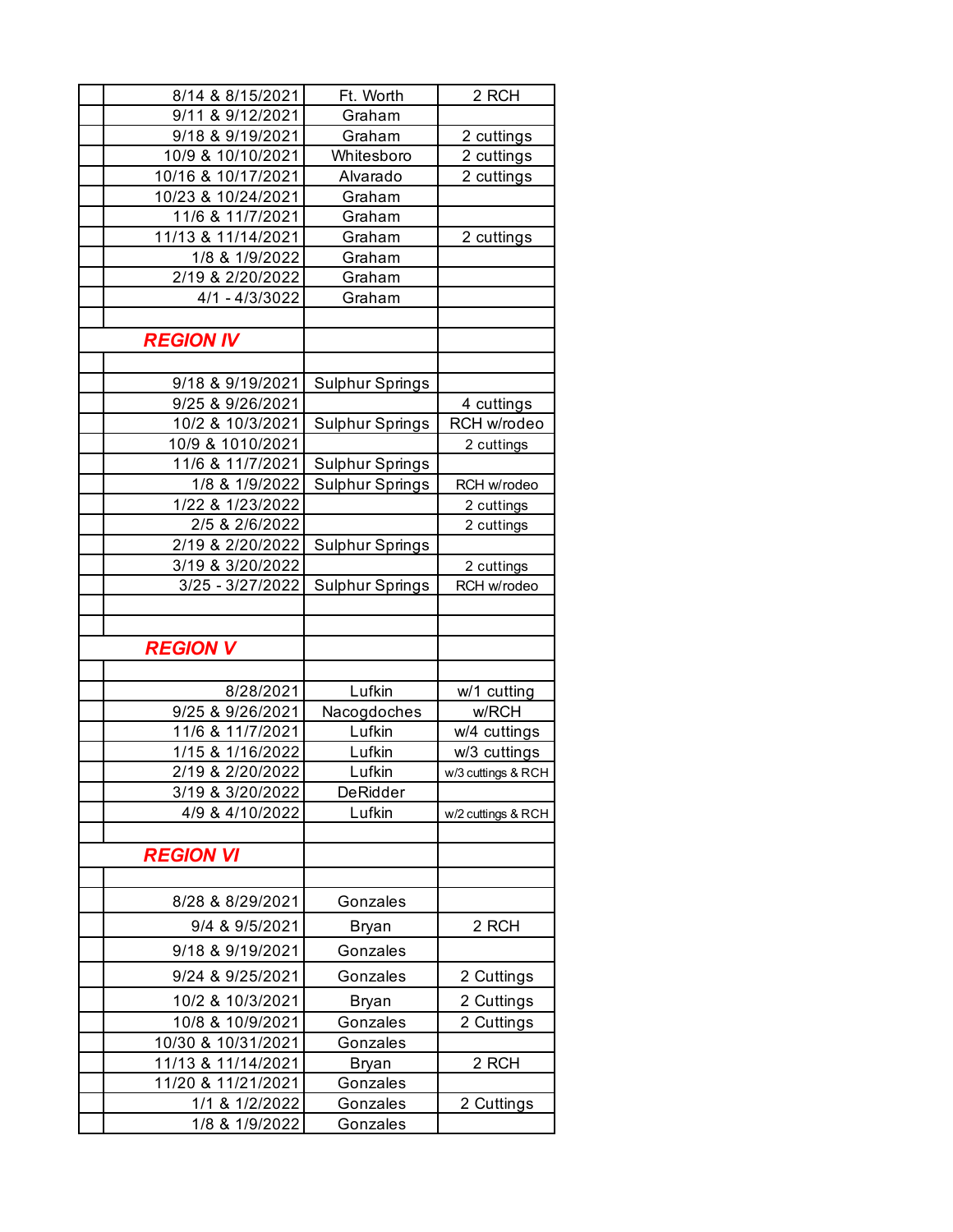| 1/14 & 1/15/2022                         | Gonzales         | 2 Cuttings    |
|------------------------------------------|------------------|---------------|
| 1/29/2022                                | Gonzales         | 1 Cutting     |
| 2/12/2022                                | Gonzales         |               |
|                                          |                  |               |
| <b>REGION VII</b>                        |                  |               |
|                                          |                  |               |
| 8/14/2021                                | <b>Brenham</b>   | 1 Cutting     |
| 8/20/2021                                | <b>Buffalo</b>   | 1 Cutting     |
| 8/28 & 8/29/2021                         | <b>Belton</b>    | 2 Cuttings    |
| 9/4 & 9/5/2021                           | Bryan            | 2 RCH         |
| 9/12/2021                                | Edna             | 2 Rodeos      |
| 9/25 & 9/26/2021                         | Gonzales         | 2 Cuttings    |
| 10/3/2021                                | Gonzales         | 2 Rodeos      |
| 10/9/2021                                | Gonzales         | 1 Cutting     |
| 10/23 & 10/24/2021                       | <b>Belton</b>    | 2 Cuttings    |
| 11/6 & 11/7/2021                         | Edna             | 2 Rodeos w/JH |
| 11/13 & 11/14/2021                       | Bryan            | 2 RCH         |
| 1/15/2022                                | Gonzales         | 1 Cutting     |
| 1/16/2022                                | Edna             | 2 Rodeos      |
| 1/22 & 1/23/2022                         | <b>Belton</b>    | 2 Cuttings    |
| 2/6/2022                                 | Edna             | 2 Rodeos      |
| 2/19 & 2/20/2022                         | Edna             | 2 Rodeos w/JH |
|                                          |                  |               |
| <b>REGION VIII</b>                       |                  |               |
|                                          |                  |               |
| 8/20 & 8/21/2021                         | <b>Buffalo</b>   | 2 cuttings    |
| 9/11/2021                                | Uvalde           |               |
| 9/25 & 9/26/2021                         | <b>Buffalo</b>   | 2 cuttings    |
| 10/2 & 10/3/2021                         | <b>Bryan</b>     | 2 cuttings    |
| 10/16 & 10/17/2021<br>11/13 & 11/14/2021 | Uvalde<br>Uvalde |               |
| 1/8 & 1/9/2022                           | Uvalde           |               |
| 1/14 & 1/15/2022                         | Gonzales         | 2 cuttings    |
| 1/28 & 1/29/2022                         | Gonzales         | 2 cuttings    |
| 2/12 & 2/13/2022                         | Uvalde           |               |
| 3/13/2022                                | Uvalde           |               |
|                                          |                  |               |
| <b>REGION IX</b>                         |                  |               |
|                                          |                  |               |
| 8/28 & 8/29/2021                         | <b>Belton</b>    | 2 Cuttings    |
| 9/4 & 9/5/20221                          | Bryan            | 2 RCH         |
| 9/25 & 9/26/2021                         | <b>Buffalo</b>   | 2 Cuttings    |
| 10/2 & 10/3/2021                         | <b>Bryan</b>     | 2 Cuttings    |
| 10/16 & 10/17/2021                       | <b>Bryan</b>     |               |
| 10/23 & 10/24/2021                       | <b>Belton</b>    | 2 Cuttings    |
| 11/13 & 11/14/2021                       | Bryan            | 2 RCH         |
| 11/20 & 11/21/2021                       | Bryan            |               |
| 1/2 & 1/3/2022                           | Gonzales         | 2 Cuttings    |
| 1/8 & 1/9/2022                           | Bryan            |               |
| 1/22 & 1/23/2022                         | <b>Belton</b>    | 2 Cuttings    |
| 1/29 & 1/30/2022                         | Bryan            |               |